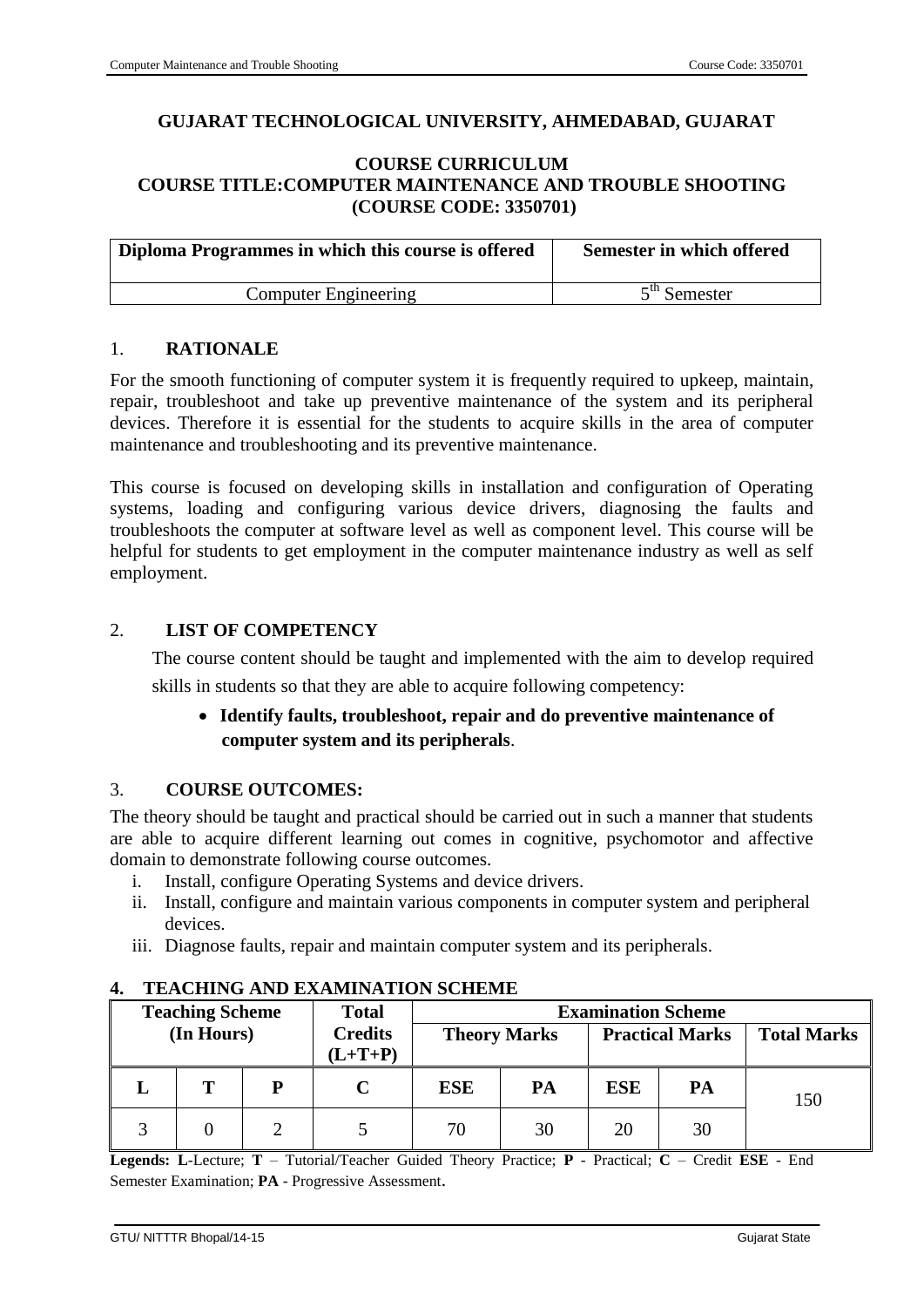# **5. COURSE CONTENT DETAILS**

| Unit                 | <b>Major Learning Outcomes</b>                   | <b>Topics and Sub-topics</b>                                          |
|----------------------|--------------------------------------------------|-----------------------------------------------------------------------|
|                      | (in cognitive domain)                            |                                                                       |
| Unit $-I$            | 1a. List and Identify the components             | 1.1 Identify different type and generation                            |
| <b>Inside</b><br>the | of computer sytem                                | of computer, Identify devices required                                |
| PC:<br>Core          | 1b. State devices required for using             | for using laptops, Identify components                                |
| <b>Component</b>     | laptops                                          | which makes the system and specify its                                |
| S                    | 1c. List ports and connecting devices            | importance. Identify various types of                                 |
|                      | 1d. Draw and explain the functional              | ports and its connecting devices.                                     |
|                      | block diagram of motherboard                     | Motherboard: definition,                                              |
|                      |                                                  | Components/connections in                                             |
|                      |                                                  | motherboard, functional block diagram                                 |
|                      | 1e. Explain functionality and features<br>of CPU | 1.2 Central Processing Unit (CPU): CPU                                |
|                      | 1f. Differentiate types of                       | Speeds, Word Size, Data Path, Internal                                |
|                      | motherboards preprocessors                       | Cache memory, Slots and sockets,<br>CISC vs RISC processor, CPU chips |
|                      |                                                  | motherboard<br>preprocessors                                          |
|                      |                                                  | Types/Form Factors (AT, Baby AT,                                      |
|                      |                                                  | ATX, LPX, NLX, BTX)                                                   |
|                      | 1g. Describe bus slots and cards                 | 1.3 Expansion Buses (Definition,<br><b>Bus</b>                        |
|                      | 1h. Define System Controller                     | Architecture (PC/PC-XT, PC-AT/ISA,                                    |
|                      |                                                  | EISA, MCA, VESA Local (VL) Bus,                                       |
|                      |                                                  | PCI, Combination of Bus Systems,                                      |
|                      |                                                  | AGP - Accelerated Graphics Port,                                      |
|                      |                                                  | Universal Serial Bus (USB), IEEE                                      |
|                      |                                                  | 1394 Fire Wire- A Bus Standard                                        |
|                      |                                                  | 1.4 System Controller : Definition                                    |
|                      | 1i. Explain BIOS features                        | 1.5 Basic Input Output System : Services,                             |
|                      |                                                  | Bios Interaction, CMOS-RAM                                            |
|                      | 1j. List advantages of Chipsets                  | 1.6 Chipsets : Definition,<br>Advantage,                              |
|                      |                                                  | North and South Bridge                                                |
|                      | 1k. List features of different types             | 1.7 System Memory: definition, memory                                 |
|                      | memory modules                                   | sizes, speeds and shapes (DIP, ZIP,                                   |
|                      |                                                  | SIPP, SIMM, DIMM, RIMM),                                              |
|                      |                                                  | Memory modules (Dynamic RAM,                                          |
|                      |                                                  | SDRAM, DDR SDRAM, SLDRAM,                                             |
|                      |                                                  | DRDRAM, Fast Page Mode (FPM)                                          |
|                      |                                                  | DRAM, Extended Data Out(EDO)<br>DRAM)                                 |
| Unit- $II$           | 2a. Define: Heads, Tracks, Sectors,              | 2.1 Disk Basics                                                       |
| <b>Hard</b> Disk     | Cylinders, Cluster, Landing zone,                | 2.2 Hard Disk Interfaces: EIDE, Serial                                |
| <b>Drive</b><br>and  | MBR, Zone bit recording.                         | ATA, SCSI, USB and IEEE 1394                                          |
| Controller,          | 2b. Describe functioning of hard disk.           | (Firewire), RAID, Solid State Drive                                   |
| <b>DVD</b>           |                                                  | (laptop)                                                              |
| <b>Drives</b>        |                                                  | 2.3 Disk Geometry : Heads, Tracks,                                    |
|                      |                                                  | Sectors, Cylinders, Cluster, Landing                                  |
|                      |                                                  | zone, MBR, Zone bit recording                                         |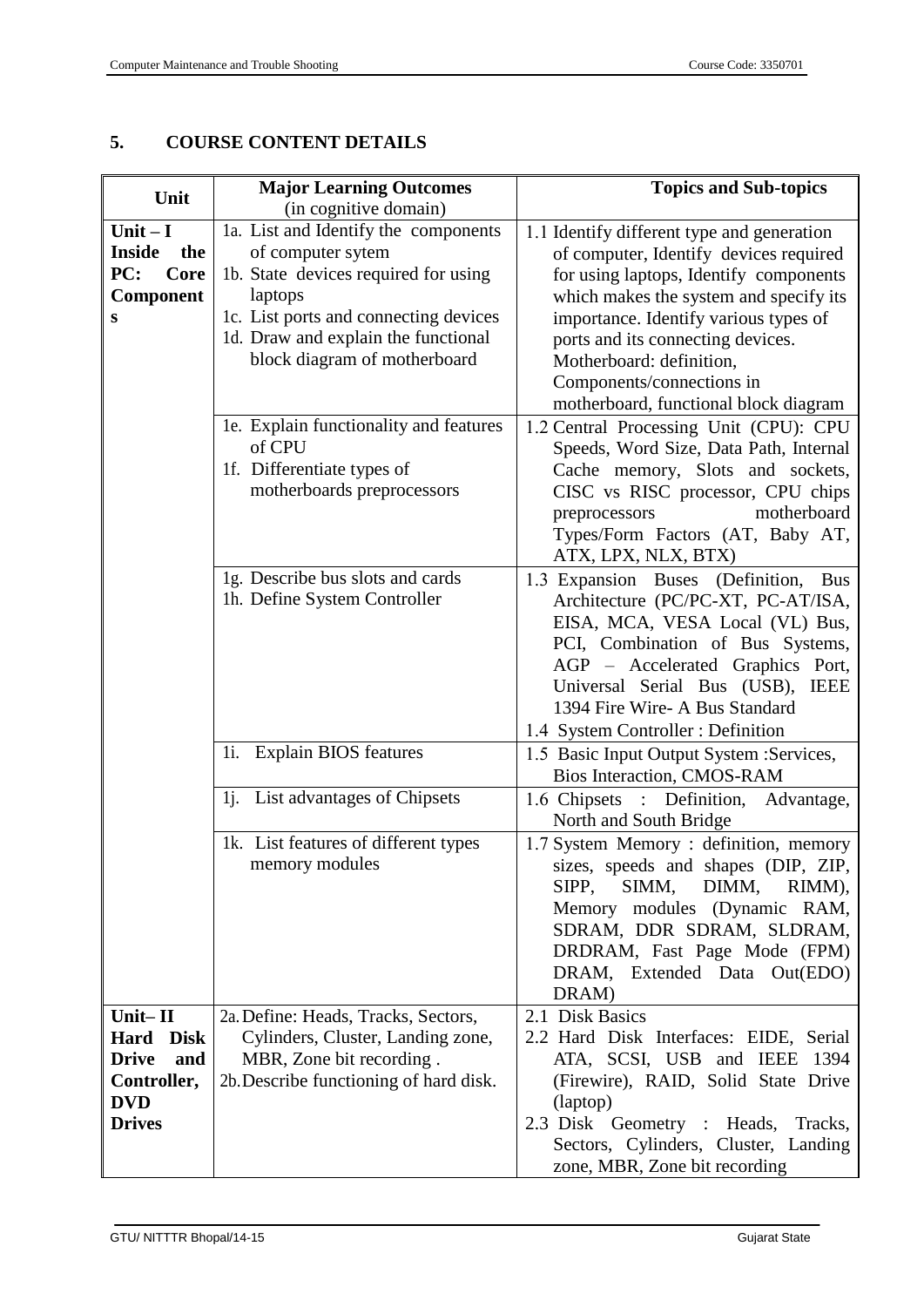| Unit                                                                                    | <b>Major Learning Outcomes</b>                                                                                    | <b>Topics and Sub-topics</b>                                                                                                                                                                                                                                                             |  |  |
|-----------------------------------------------------------------------------------------|-------------------------------------------------------------------------------------------------------------------|------------------------------------------------------------------------------------------------------------------------------------------------------------------------------------------------------------------------------------------------------------------------------------------|--|--|
|                                                                                         | (in cognitive domain)                                                                                             |                                                                                                                                                                                                                                                                                          |  |  |
|                                                                                         | 2c. Describe the parameters of<br>performance characteristics of hard<br>disk                                     | 2.4 Disk<br>performance Characteristics:<br>Seeks and Latency, Data Transfer Rate                                                                                                                                                                                                        |  |  |
|                                                                                         | 2d. Explain the working of hard disk<br>controller                                                                | 2.5 Hard Disk Controller: Functional<br><b>Blocks, HDC Functions</b>                                                                                                                                                                                                                     |  |  |
|                                                                                         | 2e. Explain types of DVD, recording<br>and constructions                                                          | 2.6 DVD Drives : Types, Recording,<br>Construction, Interfacing,                                                                                                                                                                                                                         |  |  |
|                                                                                         | 2f. Describe the DVD drive<br>performance criteria                                                                | 2.7 DVD Drive Performance Criteria :<br>Data Transfer Rate, Access<br>time,<br>Cache/buffer                                                                                                                                                                                              |  |  |
|                                                                                         | 2g. list blu-ray disk specification                                                                               | 2.8 Blu-ray disk specification                                                                                                                                                                                                                                                           |  |  |
| Unit-III<br>Input<br><b>Devices and</b><br><b>Printers</b>                              | 3a. Explain operation of keyboard<br>3b. Explain operation of mouse<br>3c. Explain working of scanner             | 3.1 Keyboard : Keyboard operation,<br>Keyboard Types , Types of Key<br>switches<br>(Membrane,<br>mechanical,<br>rubber dome, capacitive)<br>3.2 Keyboard interfaces<br>3.3 Mouse : Types, Operation, Interfaces<br>3.4 Scanner : Scanner Types,<br>Image<br>quality measurement, Working |  |  |
|                                                                                         | 3c. Classify printer<br>3d. Describe the working of LaserJet<br>and Ink-jet Printer.                              | 3.5 Types of Printers<br>3.6 Printer Interfaces<br>3.7 Ink-jet Printer : Parts,<br>working<br>principle<br>3.8 LaserJet Printer : Parts,<br>working<br>principle                                                                                                                         |  |  |
| Unit $-$ IV<br><b>Monitor</b><br>and Display                                            | 4a. Define video basics (CRT<br>parameters) and VGA monitors                                                      | 4.1 Video Basics (CRT parameters)<br>4.2 VGA monitors                                                                                                                                                                                                                                    |  |  |
| <b>Adapters</b>                                                                         | 4b. Differentiate digital display<br>technologies<br>4c. State the appropriate applications<br>of digital display | 4.3 Digital Display<br>Technology- Thin<br>Displays,<br>Liquid<br>Crystal Displays,<br>Plasma<br>Displays,<br>Light<br>Emitting<br><b>Displays</b>                                                                                                                                       |  |  |
|                                                                                         | 4d. Differentiate graphic cards<br>4e. Explain their applications                                                 | 4.4 Graphics Cards : Components of a<br>card, Accelerated Video cards, CGA,<br>EGA, VGA                                                                                                                                                                                                  |  |  |
| Unit $-V$                                                                               | 5a. Explain POST sequence                                                                                         | 5.1 POST : Functions, IPL Hardware, Test                                                                                                                                                                                                                                                 |  |  |
| <b>Trouble</b><br><b>Shooting</b><br>and<br><b>Preventive</b><br><b>Maintenan</b><br>ce | 5b. Explain troubleshooting<br>procedures of listed peripherals and<br>motherboard                                | Sequence, Error messages<br>5.2 Troubleshooting : possible problems<br>and diagnosis<br>• Motherboard<br>• Keyboard<br>• Hard Disk Drive<br>• Printer                                                                                                                                    |  |  |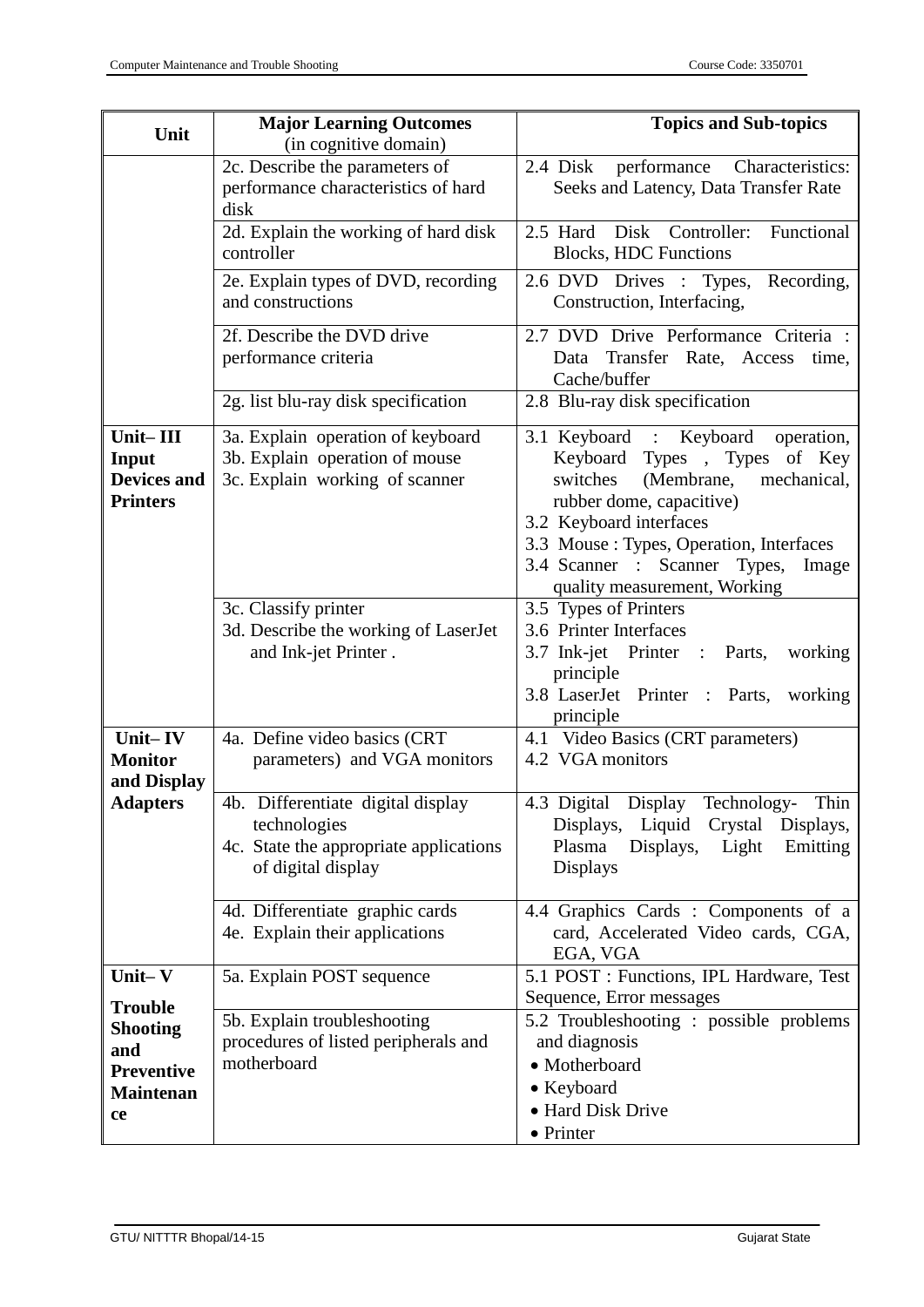| Unit | <b>Major Learning Outcomes</b><br>(in cognitive domain)                                          | <b>Topics and Sub-topics</b>     |
|------|--------------------------------------------------------------------------------------------------|----------------------------------|
|      | 5c. Discuss preventive maintenance<br>techniques<br>5d. List the Preventive maintenance<br>tools | 5.3 Preventive maintenance tools |

#### **6. SUGGESTED SPECIFICATION TABLE WITH HOURS & MARKS (THEORY)**

| Unit         | <b>Unit Title</b>                                    | <b>Distribution of Theory Marks</b> |                |              |              |              |
|--------------|------------------------------------------------------|-------------------------------------|----------------|--------------|--------------|--------------|
| No.          |                                                      | g Hours                             | R              | U            | A            | <b>Total</b> |
|              |                                                      |                                     | <b>Level</b>   | <b>Level</b> | <b>Level</b> | <b>Marks</b> |
|              | Inside the PC: Core Components                       | 11                                  | 04             | 06           | 08           | 18           |
| $\mathbf{I}$ | Hard Disk Drive and Controller,<br><b>DVD</b> Drives | 07                                  | 04             | 04           | 04           | 12           |
| Ш            | <b>Input Devices and Printers</b>                    | 07                                  | 04             | 06           | 04           | 14           |
| IV           | Monitor and Display Adapters                         | 07                                  | 03             | 07           | 00           | 10           |
| V            | Trouble Shooting and Preventive<br>Maintenance       | 10                                  | 0 <sup>0</sup> | 10           | 06           | 16           |
|              | <b>Total</b>                                         | 42                                  | 15             | 33           | 22           | 70           |

**Legends:**  $R =$  Remember;  $U =$  Understand;  $A =$  Apply and above levels (Bloom's Revised Taxonomy)

**Note:** This specification table shall be treated as a general guideline for students and teachers. The actual distribution of marks in the question paper may vary slightly from above table.

## 7. **SUGGESTED LIST OF EXERCISES/PRACTICALS**

The practical/exercises should be properly designed and implemented with an attempt to develop different types of cognitive and practical skills **(Outcomes in cognitive, psychomotor and affective domain**) so that students are able to acquire the required competencies.

Following is the list of practical exercises for guidance:

*Note: Here only outcomes in psychomotor domain are listed as practical/exercises. However, if these practical/exercises are completed appropriately, they would also lead to development of Programme Outcomes/Course Outcomes in affective domain as given in a common list at the beginning of curriculum document for this programme. Faculty should refer to that common list and should ensure that students also acquire those Programme Outcomes/Course Outcomes related to affective domain*

| <b>S. No.</b> | Unit | <b>Practical Exercises</b>                                                                                                                                                                                                       | Hrs.     |
|---------------|------|----------------------------------------------------------------------------------------------------------------------------------------------------------------------------------------------------------------------------------|----------|
|               | No.  | (Outcomes' in Psychomotor Domain)                                                                                                                                                                                                | required |
|               |      | Identify basic components of a personal computer.<br>Prepare a list of various computer peripherals. (e.g. CPU,<br>Monitor, Keyboard, Mouse, Speaker, Web cam, Printer,<br>Scanner, microphone, speakers, modem, projector etc). |          |
|               |      | Identify common ports, associated cables, and their                                                                                                                                                                              |          |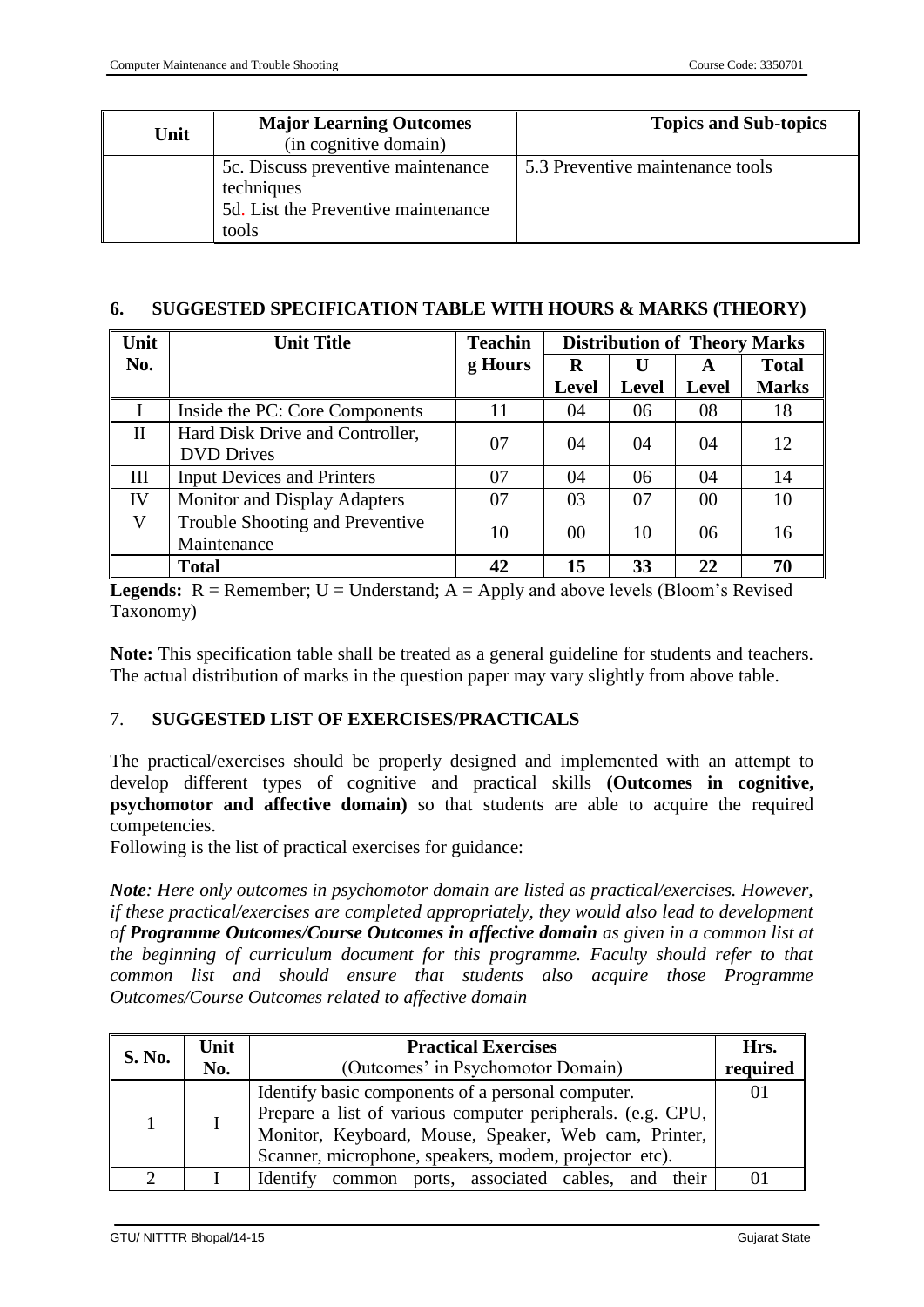|   | $\mathbf I$  | connectors.<br>Observe various connectors, ports back and front side of the<br>computer. Write their purpose and specifications. (e.g.<br>Power, PS/2 keyboard and mouse, Serial and parallel, USB,<br>VGA, LAN, Audio & microphone, Firewire, HDMI,<br>games, SATA etc.)<br>Identify major components including motherboards,<br>memory, drives, peripheral cards and devices, BIOS, and<br>Windows operating system.<br>Observe the various components on the motherboard,<br>identify it. Also observe their interconnection and<br>arrangement inside the case. Detach and attach the cables | 02     |
|---|--------------|--------------------------------------------------------------------------------------------------------------------------------------------------------------------------------------------------------------------------------------------------------------------------------------------------------------------------------------------------------------------------------------------------------------------------------------------------------------------------------------------------------------------------------------------------------------------------------------------------|--------|
| 3 |              | and component in the PC case and motherboard. Carryout<br>detailed study on all the components and devices on the<br>given motherboard.<br>• Processor socket , Chipsets,<br>• Memory module slots, BIOS, CMOS<br>• FDD, HDD connectors<br>• Different types of expansion slots (ISA, EISA, PCI,<br>PCI express, AGP, Express Card & PC Card (or<br>PCMCIA) etc.)                                                                                                                                                                                                                                |        |
|   |              | • Add-on-cards (audio, graphics, I/O, TV tuner, network<br>$etc.$ )<br>• Cables in a computer system (IDE Ribbon cable, SATA<br>cable etc)<br>• Connections for button, indicator lights etc.<br>• Observe various types of memory modules (SIMM,<br>DIMM, SO-DIMM, RIMM, SO-RIMM). Also observe<br>impact of removal of memory modules from the<br>system, start it and re insert memory module and restart<br>system.<br>• Disassemble the PC carefully. Assemble the same PC<br>you have disassembled and boot the system. Observe<br>the procedure of assembling a computer system.          |        |
| 4 | $\mathbf I$  | Observe the different types of motherboards, form factors<br>and write the difference between the desktop motherboard<br>and laptop motherboard, all in one desktop motherboard,<br>server motherboard. (e.g Full size AT, baby AT, ATX,<br>LPX, NLX etc)                                                                                                                                                                                                                                                                                                                                        | 02     |
| 5 | $\mathbf I$  | Identify the on-board features of the motherboard.<br>Add<br>additional facilities like the network capabilities, and<br>gaming capabilities by adding an Accelerator card. Install<br>the given driver and test the computer for proper<br>functioning. Remove the drivers for some devices like<br>sound, display, network etc. and again install them and<br>check the proper functioning of computer.<br>Upgrade the given PC by adding RAM and additional Hard<br>Disk.                                                                                                                     | 02     |
| 6 | $\mathbf{I}$ | Observe, search and write the specifications of CD/DVD                                                                                                                                                                                                                                                                                                                                                                                                                                                                                                                                           | Homewo |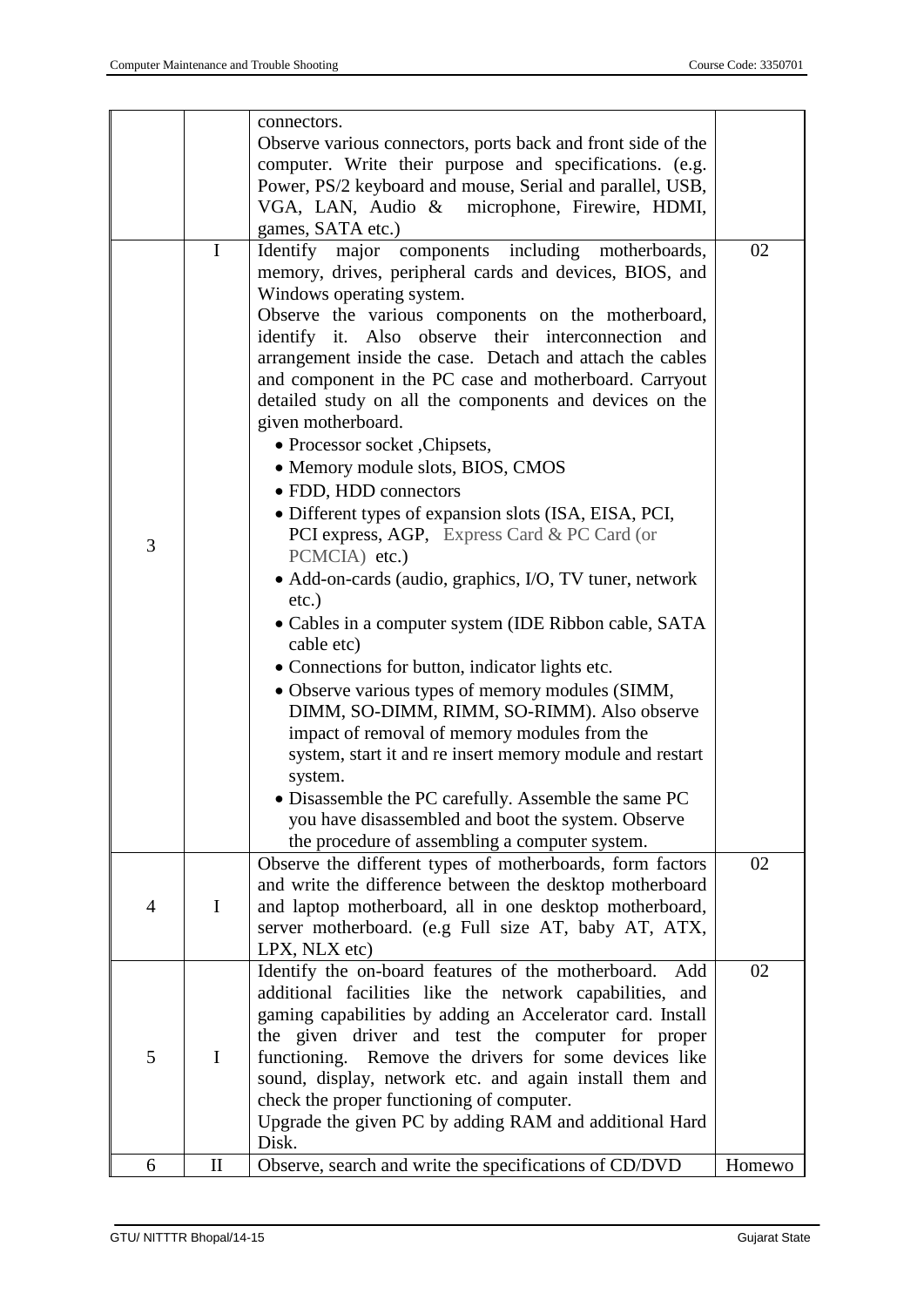|        |              | drive, HDD, motherboard, RAM chips, Power supply,                | rk |
|--------|--------------|------------------------------------------------------------------|----|
|        |              | Microprocessor chip, Add on cards. Prepare complete              |    |
|        |              | specifications of the latest system configuration available in   |    |
|        |              | the market.                                                      |    |
|        |              | Observe the power supply (SMPS) and measure their                | 02 |
|        |              | voltage levels of a given SMPS. Measure various voltage          |    |
|        |              | levels, such as motherboard, storage devices and fan etc.        |    |
|        |              | using multi-meter. Do a detailed study on all the                |    |
| $\tau$ | $\mathbf{I}$ | components and devices on the given power supply.                |    |
|        |              | Observe different types of switch mode Power Supply -            |    |
|        |              | AT, ATX, NLX . Record the different types of power               |    |
|        |              | connectors on the motherboard.                                   |    |
|        |              | Observe various secondary storage systems- Hard Disk,            | 02 |
|        |              | Flash drives, CD/DVD drive. Open drives and draw the             |    |
| 8      | $\mathbf{I}$ | internal structure of them. (If available Also open the          |    |
|        |              | various FDD/HDD<br>disks to observe the magnetic disk            |    |
|        |              | inside.)                                                         |    |
|        |              | Observe the various techniques for low level and high level      | 01 |
|        |              | formatting of Hard Disk. Format the given Hard Disk using        |    |
| 9      | $\mathbf{I}$ | any one technique and create three partitions, two for           |    |
|        |              | operation systems and one for data.                              |    |
|        |              | Observe the procedure for installing Operating System like       | 02 |
|        |              | win7/win8 with partition formatted in previous practical in      |    |
|        |              | one partition, (fat, fat16, fat32, ntfs, gpt). Try booting PC.   |    |
|        |              | Learn the content of boot.ini after the installation process.    |    |
| 10     | $\mathbf{I}$ | Now install unix Operating System like Linux / Ubantu/           |    |
|        |              | centos/ fedora/ red hat in another partition. Create dual        |    |
|        |              | booting system try booting PC. Learn the content of              |    |
|        |              | boot.ini after the installation process.                         |    |
|        |              | Open at least 2 to 3 different types of keyboard and mouse       | 02 |
|        |              | and observe the internal circuits. Observe and write steps to    |    |
| 11     | Ш            | troubleshoot, maintain and clean the diskette drives,            |    |
|        |              | keyboard, mouse, etc.                                            |    |
|        |              | Observe different types of printers (dot matrix, inkjet &        | 02 |
|        |              | laser, multifunction). Install driver and interface the printers |    |
|        |              | with PC/Laptop on any operating system (connect the              |    |
|        |              | printer to one PC directly using USB/Serial/Parallel ports as    |    |
| 12     | III          | per the availability; test the functioning of the printer.)      |    |
|        |              | detailed comparative analysis of different types of<br>Write     |    |
|        |              | printer available in the market and suggest a printer with       |    |
|        |              | good features and best price as per need. Justify your           |    |
|        |              | printer selection.                                               |    |
|        |              | Observe the interfacing, installation and working of various     | 02 |
| 13     | III          | devices such as scanner, projector, web cam etc. Connect         |    |
|        |              | all these devices with the given PC, install $&$ test them.      |    |
|        |              | Identify BIOS settings. (strictly under the observation of       | 02 |
|        |              | Instructor)                                                      |    |
| 14     | $\mathbf{V}$ | • Define BIOS.                                                   |    |
|        |              | • Demonstrate starting BIOS.                                     |    |
|        |              | · Identify how to disable unused devices to decrease             |    |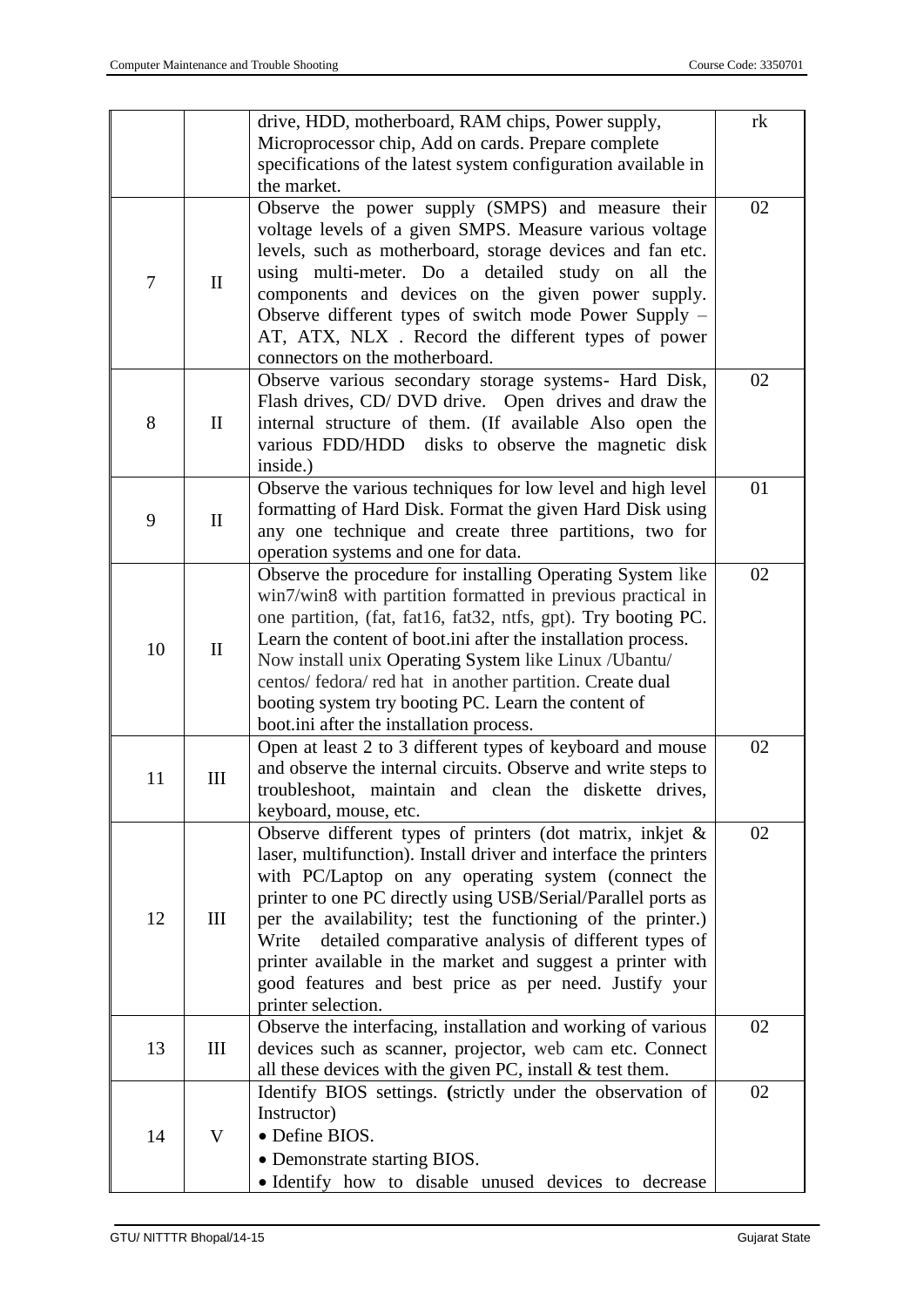|    |                | security risks.                                              |    |
|----|----------------|--------------------------------------------------------------|----|
|    |                | • Change booting of computer with different secondary        |    |
|    |                | storage CD, HDD, USB etc.                                    |    |
|    |                | Identify the problem in the given PC, using the given        | 02 |
| 15 | V              | troubleshooting sequence, fix the issue, record the given    |    |
|    |                | problem, and produce proper documentation of your work       |    |
|    |                | Recognize common symptoms associated with diagnosing         | 02 |
|    |                | and troubleshooting PCs and utilize Windows built-in         |    |
|    |                | diagnostic tools.                                            |    |
|    |                | • Identify general troubleshooting techniques and strategies |    |
|    |                | • Utilize scandisk, control panel, boot-up menu, and startup |    |
|    |                | disk as diagnostic tools.                                    |    |
|    |                | • Access Microsoft Knowledge Base on the Internet to         |    |
|    |                | solve common problems.                                       |    |
|    |                | · Identify the common problems associated with shutdown,     |    |
| 16 | $\overline{V}$ | configuration, and cabling.                                  |    |
|    |                | • Identify problems associated with heating and cooling of   |    |
|    |                | the internal components.                                     |    |
|    |                | • Identify problems with installing internal devices such as |    |
|    |                | hard drive, tape drives, or CD-ROM drive.                    |    |
|    |                | • Recognize and interpret the meaning of common error        |    |
|    |                | codes and startup messages.                                  |    |
|    |                | • Recognize windows-specific printing problems and           |    |
|    |                | corrections.                                                 |    |
|    |                | Log boot ups and events.                                     | 02 |
|    |                | • Describe the purpose of logging system events.             |    |
|    |                | • Correlate an event with a job and session.                 |    |
|    |                | • Describe how the SLOG command enables and disables         |    |
|    |                | the selected system logging events.                          |    |
| 17 | V              | Define registry file operation and maintenance.              |    |
|    |                | • Describe registry file operations.                         |    |
|    |                | Demonstrate proper registry file maintenance                 |    |
|    |                | practices.                                                   |    |
|    |                | Demonstrate how to remove unwanted software                  |    |
|    |                | applications.                                                |    |
|    |                | Search for various data recovery software apply on pen       | 02 |
| 18 | $\mathbf{V}$   | drive/HDD.                                                   |    |
|    |                | Perform<br>maintenance<br>preventative<br>computer<br>and    | 02 |
|    |                | maintenance functions.                                       |    |
|    |                | Perform physical cleaning (internal and external) of         |    |
|    |                | personal computer.                                           |    |
|    |                | Demonstrate how to adjust basic performance                  |    |
| 19 | $\mathbf V$    | settings.                                                    |    |
|    |                | Perform hard drive file system maintenance.                  |    |
|    |                | Identify anti-virus software and applications.               |    |
|    |                | Identify diagnostic software such as Norton                  |    |
|    |                | Utilities.                                                   |    |
|    |                | (Discuss the system maintenance & troubleshooting. Create    |    |
|    |                | policies, quality check forms and create a standard          |    |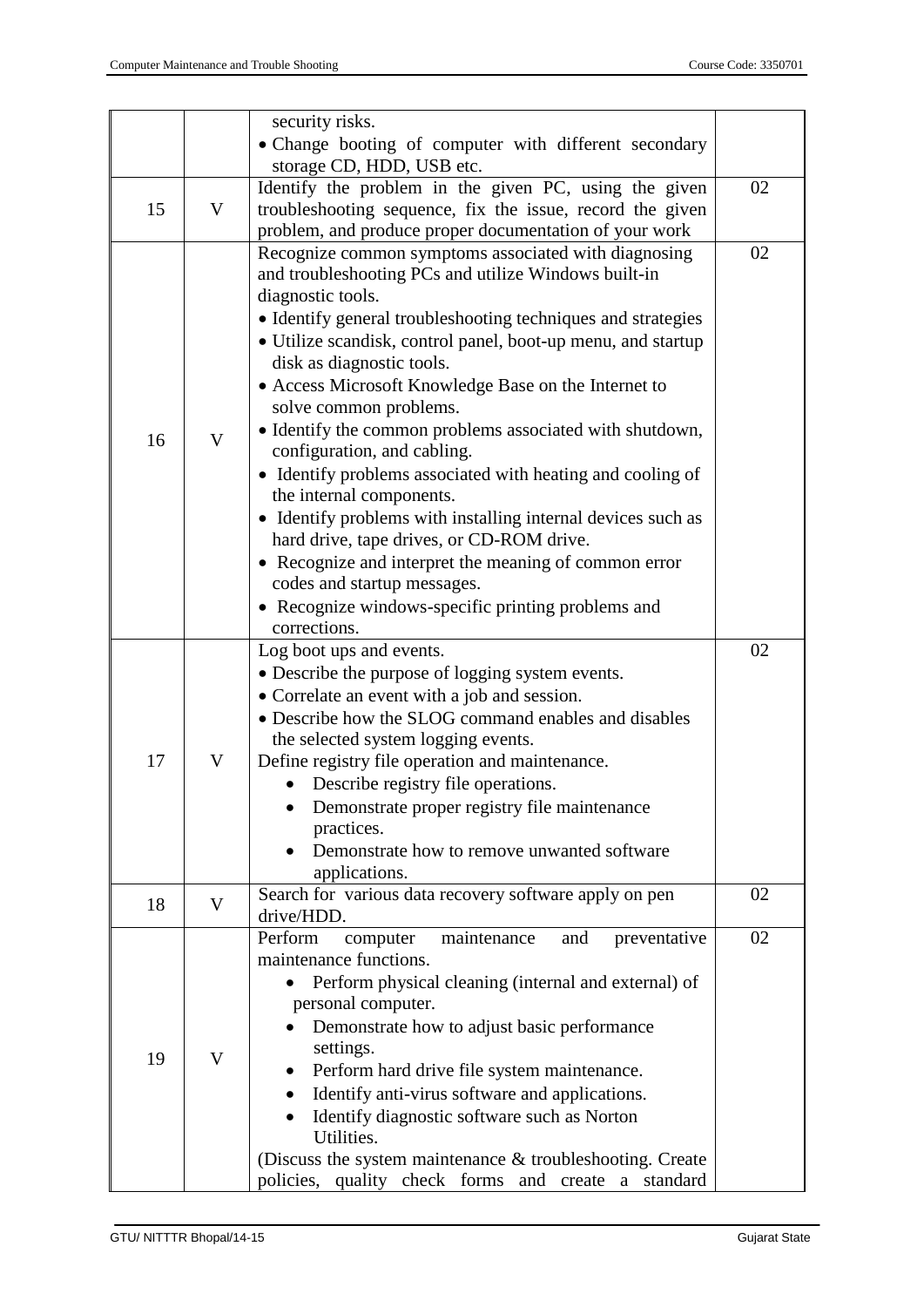|    |   | procedure to reduce the maintenance job. Conduct the<br>Preventive maintenance and troubleshooting of repaired<br>PCs in the laboratories, create detailed plan to conduct the<br>work in the stipulated time. Create a detailed report of your<br>work.) |    |
|----|---|-----------------------------------------------------------------------------------------------------------------------------------------------------------------------------------------------------------------------------------------------------------|----|
| 20 | V | Utilize Internet to download device drivers. Installation of                                                                                                                                                                                              | 02 |
|    |   | drivers of various devices from the internet.                                                                                                                                                                                                             | 01 |
| 21 | V | Demonstrate to remove unwanted software applications.                                                                                                                                                                                                     |    |
|    |   | Operate and maintain registry file.                                                                                                                                                                                                                       | 02 |
| 22 | V | Describe registry file operations. & demonstrate                                                                                                                                                                                                          |    |
|    |   | proper registry file maintenance practices.                                                                                                                                                                                                               |    |
|    |   | Log boot ups and events.                                                                                                                                                                                                                                  | 02 |
|    |   | Describe the purpose of logging system events.                                                                                                                                                                                                            |    |
| 23 | V | Correlate an event with a job and session.<br>$\bullet$                                                                                                                                                                                                   |    |
|    |   | Describe how the SLOG command enables and                                                                                                                                                                                                                 |    |
|    |   | disables the selected system logging events.                                                                                                                                                                                                              |    |
|    |   | <b>Total</b> (practical for 28 hours from above representing each unit may be selected)                                                                                                                                                                   | 42 |
|    |   |                                                                                                                                                                                                                                                           |    |

## 8. **SUGGESTED LIST OF STUDENT ACTIVITIES**

Following is the list of proposed student activities like:

- i.Survey of computer system, laptops, servers and peripherals available in the market to get awareness of the technology being used and their specifications.
- ii.Prepare comparative charts as outcome of survey done.
- iii.Seminar presentation on various peripherals and it's working.
- iv.Industry visit to a company or workshop where maintenance are carried out.

v.Prepare charts for various types of CPU and input/output devices available in market.

#### 9. **SPECIAL INSTRUCTIONAL STRATEGIES (If Any)**

The course activities should include Lectures and Practical Exercises with sufficient hands on as per teaching scheme. Following instructional strategies should be followed to cover the content:

- i. Concepts should be introduced in input sessions using multimedia projector.
- ii. More focus should be given on Practical work through laboratory sessions.
- iii. Discussion sessions.
- iv. Demonstrations.
- v. Power point presentation to explain construction and functioning of various devices and components.
- vi. Debate/Group Discussions for comparison of various peripherals and computer systems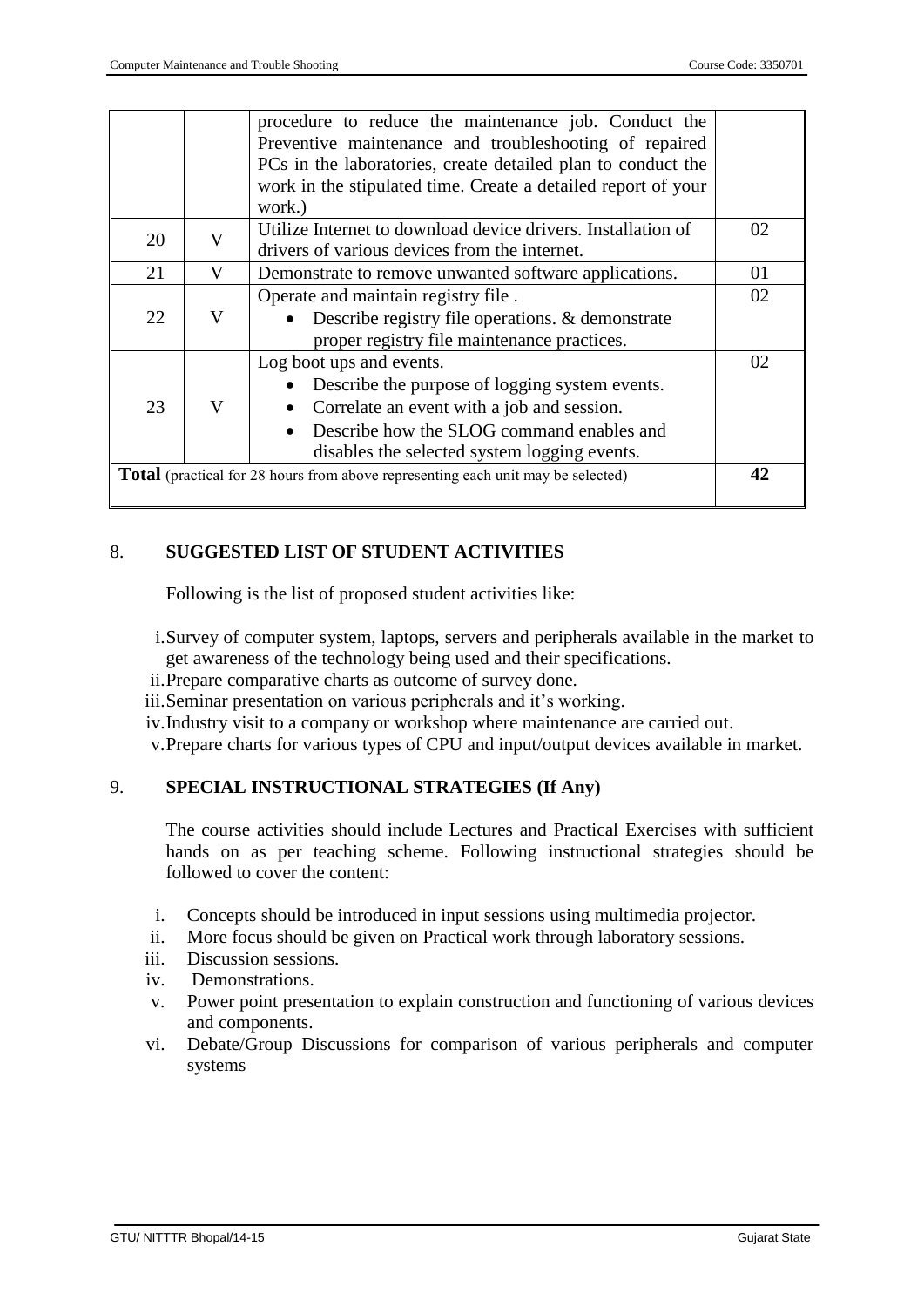### **10. SUGGESTED LEARNING RESOURCES**

### **A) List of Books**

| S.<br>No. | <b>Title of Book</b><br>Author                    |                   | <b>Publication</b>                                   |
|-----------|---------------------------------------------------|-------------------|------------------------------------------------------|
| ı.        | Computer Installation and<br>Servicing            | D Balasubramanian | Tata McGraw Hill<br><b>Education Private Limited</b> |
| 2.        | The complete PC Upgrade $\&$<br>Maintenance Guide | Mark Minasi       | <b>BPB</b> Publications                              |
| 3.        | <b>IBM PC</b> and clones                          | Govind Rajalu     | Tata McGraw Hill<br><b>Education Private Limited</b> |

#### B) **List of Major Equipment/ Instrument with Broad Specifications**

- i. Desk top computer system, laptops, servers with latest configuration.
- ii. All peripheral maintenance kits (motherboard, keyboard, DVD, mouse, HDD etc)
- iii. Preventive maintenance kit
- iv. Disk cleaning kit
- v. diagnostic software/tools, preferably open source based
- vi. Internet Access
- vii. Library resources

### **C) List of Software/Learning Websites**

- i. Software: Microsoft windows operating system from XP/vista/7/8 to latest version available in market, Windows server, linux/ubuntu/centos, server operating system
- ii. http://www.gcflearnfree.org/computerbasics/15/print
- iii. http://www.more.net/sites/default/files/training/BTTmain.pdf
- iv. http://www.computerhope.com/issues/ch000248.htm
- v. http://www.youtube.com/watch?v=Wk0m6TlO8X4
- vi. http://computer.howstuffworks.com/computer-hardware-channel.htm

### **11. COURSE CURRICULUM DEVELOPMENT COMMITTEE Faculty Members from Polytechnics**

- **Prof. R. M. Shaikh,** H.O.D Computer Department, K. D. Polytechnic, Patan
- **Prof. K. N. Raval,** H.O.D Computer Department, R. C. Technical Institute, Ahmdeabad
- **Prof. Manisha P Mehta,** Sr. Lecturer in Computer Technology, K. D. Polytechnic, Patan
- **Prof. R. M. Shah,** Sr. Lecturer in Computer Technology, Government Polytechnic, Ahmedabad